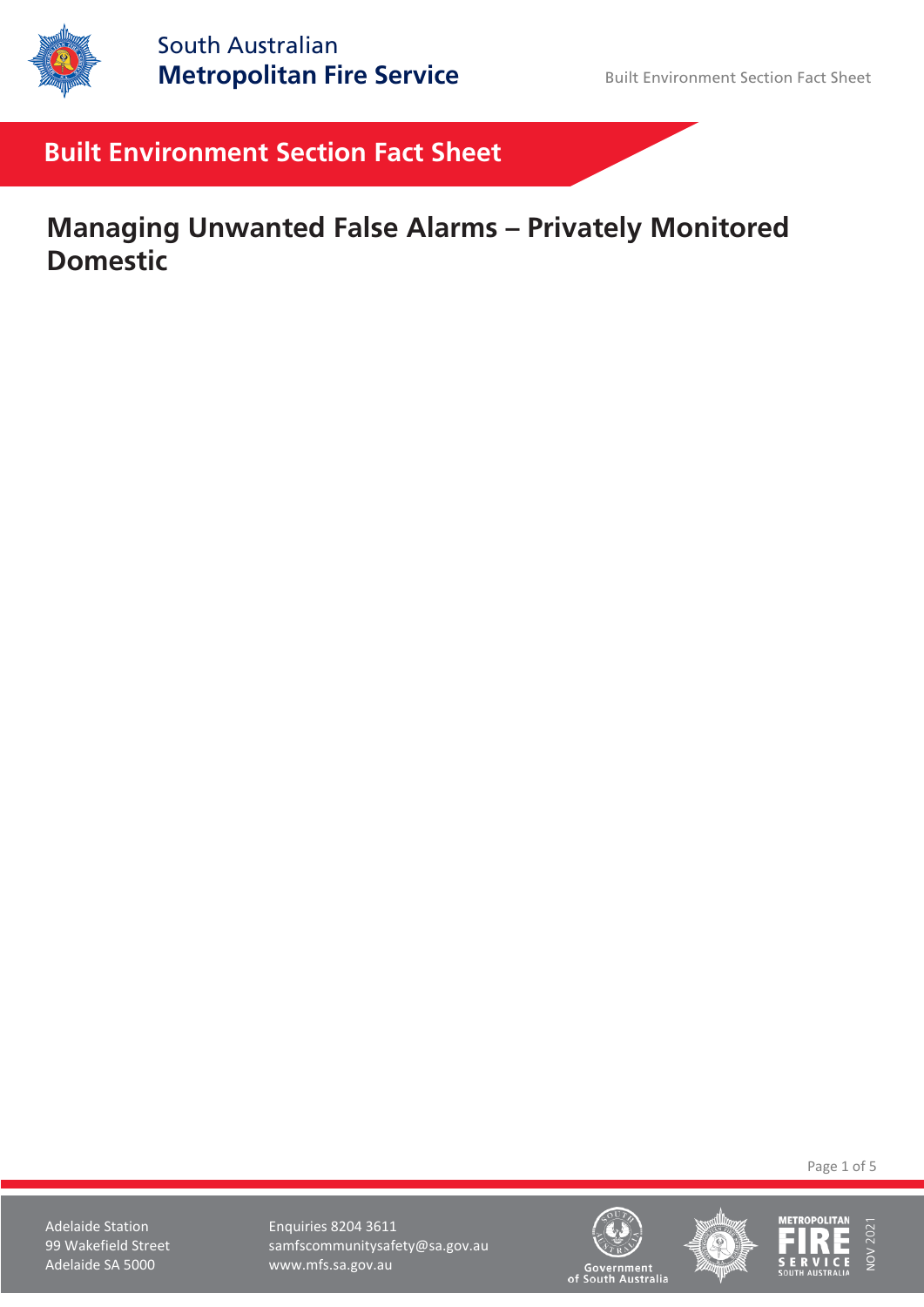# **CONTENTS**

Page 2 of 5

**Adelaide Station** 99 Wakefield Street Adelaide SA 5000

**Enquiries 8204 3611** samfscommunitysafety@sa.gov.au www.mfs.sa.gov.au





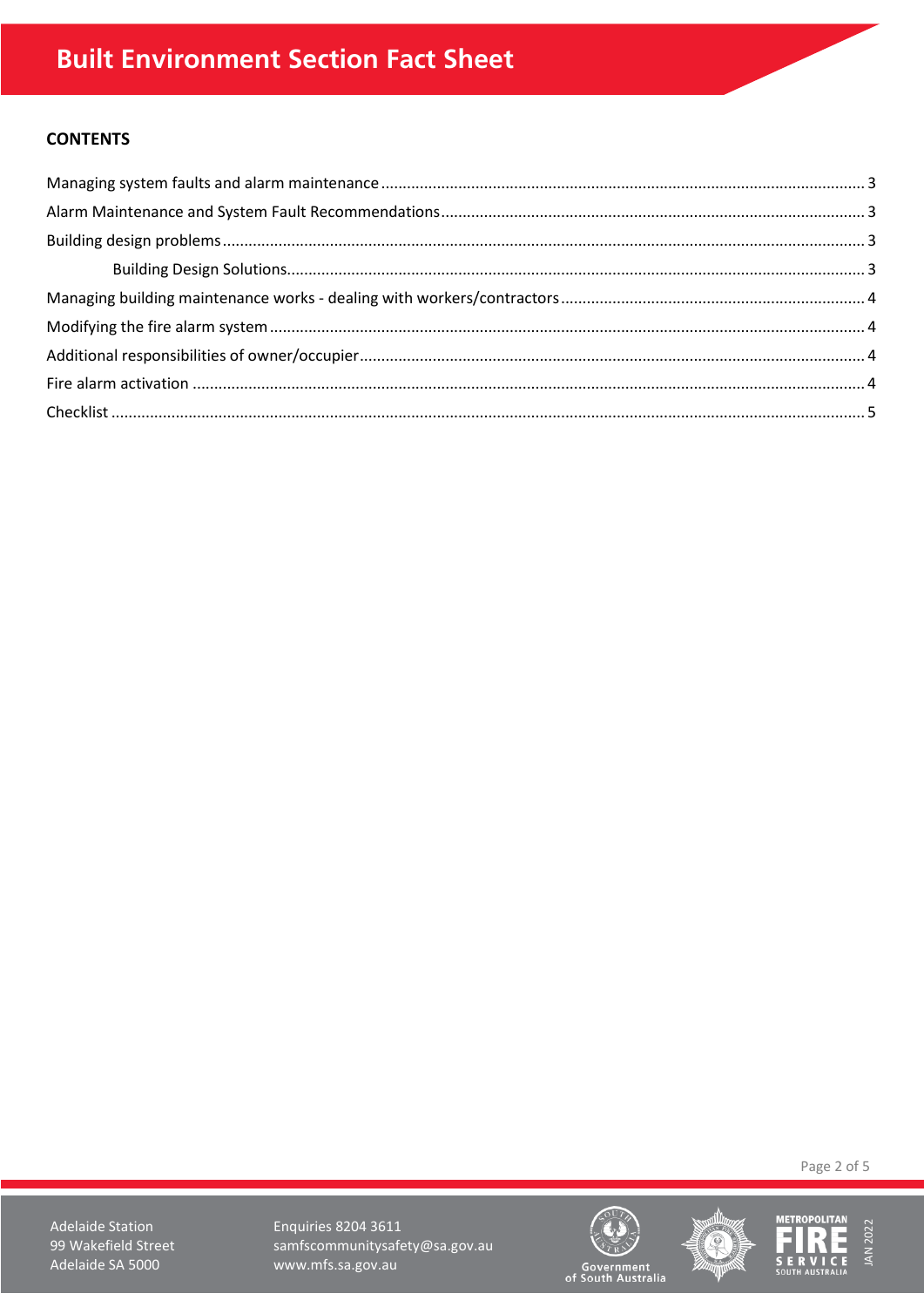# <span id="page-2-0"></span>**MANAGING SYSTEM FAULTS AND ALARM MAINTENANCE**

#### **Fire alarms systems**

In all buildings with a privately monitored alarm systems there is a need for a structured fire alarm system maintenance schedule to ensure optimum functionality. Detectors in fire alarm systems need to be cleaned, maintained and tested on a regular basis to the manufacturers specifications. Back up batteries may require replacement. Fire "detectors" detect fire but the emergency warning is remote from the detector. A smoke or fire "alarm" operates at the fire location e.g. has a warning/alert device built in.

# <span id="page-2-1"></span>**ALARM MAINTENANCE AND SYSTEM FAULT RECOMMENDATIONS**

Find out from your monitoring / maintenance company how and when to:

- Clean the detectors.
- Test the fire alarm system.
- Check the backup battery.
- Isolate and de-isolate the alarms (when workers in area).

A maintenance contract with your monitoring company (if available) will ensure that when there is a problem it can be rectified quickly. Ask how long it would take for a faulty detector to be replaced and have the answer in writing.

#### <span id="page-2-2"></span>**BUILDING DESIGN PROBLEMS**

Ensure that the smoke alarms installed are in the correct position in relation to living / cooking area, air flow and outside influences. The information on our Home Fire Safety Fact Sheet – Smoke Alarms may be of assistance.

#### <span id="page-2-3"></span>**Building Design Solutions**

- Ensure that the installed fire alarm system is compatible with the building and the environment.
- Check that detectors are in correct positions.
- Check to see if the floor plan layout has changed since the fire alarm system was originally installed.
- When current fire alarm systems reach the end of their life, ensure the fire alarm system and alarm panel are upgraded to current standards (commonly 10 years but shorter for some detector types).
- Remove unnecessary detectors (in consultation with fire alarm contractor).
- Upgrade buildings to prevent water penetration due to poor internal and external plumbing design.
- Consider building design and layout changes where inadequate ventilation management exists e.g. no door head from bathrooms,
- <span id="page-2-4"></span>• Provide effective ventilation to draw cooking fumes from kitchen areas past smoke detectors.

Page 3 of 5

Adelaide Station **Enquiries 8204 3611** 99 Wakefield Street samfscommunitysafety@sa.gov.au Adelaide SA 5000 www.mfs.sa.gov.au





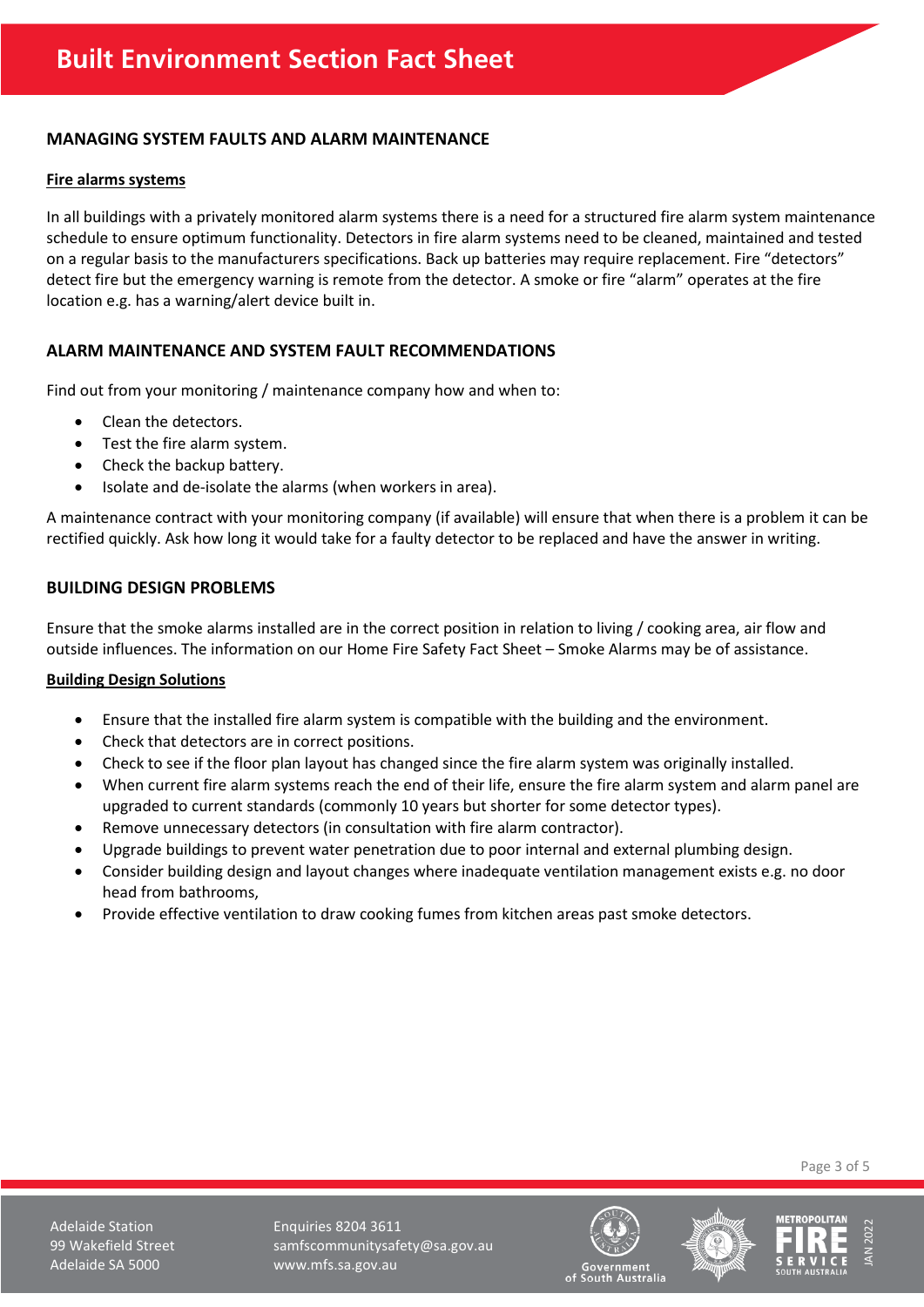# **MANAGING BUILDING MAINTENANCE WORKS - DEALING WITH WORKERS/CONTRACTORS**

Workers and contractors can unintentionally set off privately monitored fire alarm systems by conducting work such as welding and using heating appliances, mowing and landscaping, cleaning (steam and air blowers), and pest fumigation etc.

- Check that all tradespersons who enter the building are informed of the monitored alarm and that activating the alarm could incur a MFS "avoidable unwanted alarm" attendance fee.
- Be prepared to isolate the fire alarm system (if your system allows it) while contractors are working and deisolating when they are finished or advise your monitoring company of the situation.
- Ensure that there is always someone on fire watch when contractors are working with the alarm isolated.

#### <span id="page-3-0"></span>**MODIFYING THE FIRE ALARM SYSTEM**

There are many possible solutions for minimising unwanted alarms. Modifying the system is the least favoured option however it may be the only solution in some cases. Your alarms contractor or the MFS may be able to assist you. Possibilities include:

- relocating detectors
- changing types of detectors.

# <span id="page-3-1"></span>**ADDITIONAL RESPONSIBILITIES OF OWNER/OCCUPIER**

Pass on all relevant information about the fire alarm system to any caretaker manager or new owner/occupiers.

- Know how to read the fire alarm display if applicable.
- Know how the fire alarm system functions.
- Know the procedure to carry out when an alarm activates.

Check that all residents/occupiers know:

- what to do when the alarm activates
- how to execute their Home Fire Escape Plan (residential buildings)
- where the assembly areas are
- their responsibilities when work is being carried out in the vicinity of smoke / heat detectors, and
- how to live with the fire alarm system.

#### <span id="page-3-2"></span>**FIRE ALARM ACTIVATION**

#### **If the fire alarm activates, the most important thing to remember is that life always takes precedence over material loss.**

What should you do if the fire alarm activates:

- Keep everyone calm.
- Evacuate as per the Home Fire Escape Plan
- Call 000.
- Be visible, meet the MFS on arrival and let them know what you've done so far.

Page 4 of 5

Adelaide Station **Enquiries 8204 3611** 99 Wakefield Street samfscommunitysafety@sa.gov.au Adelaide SA 5000 www.mfs.sa.gov.au